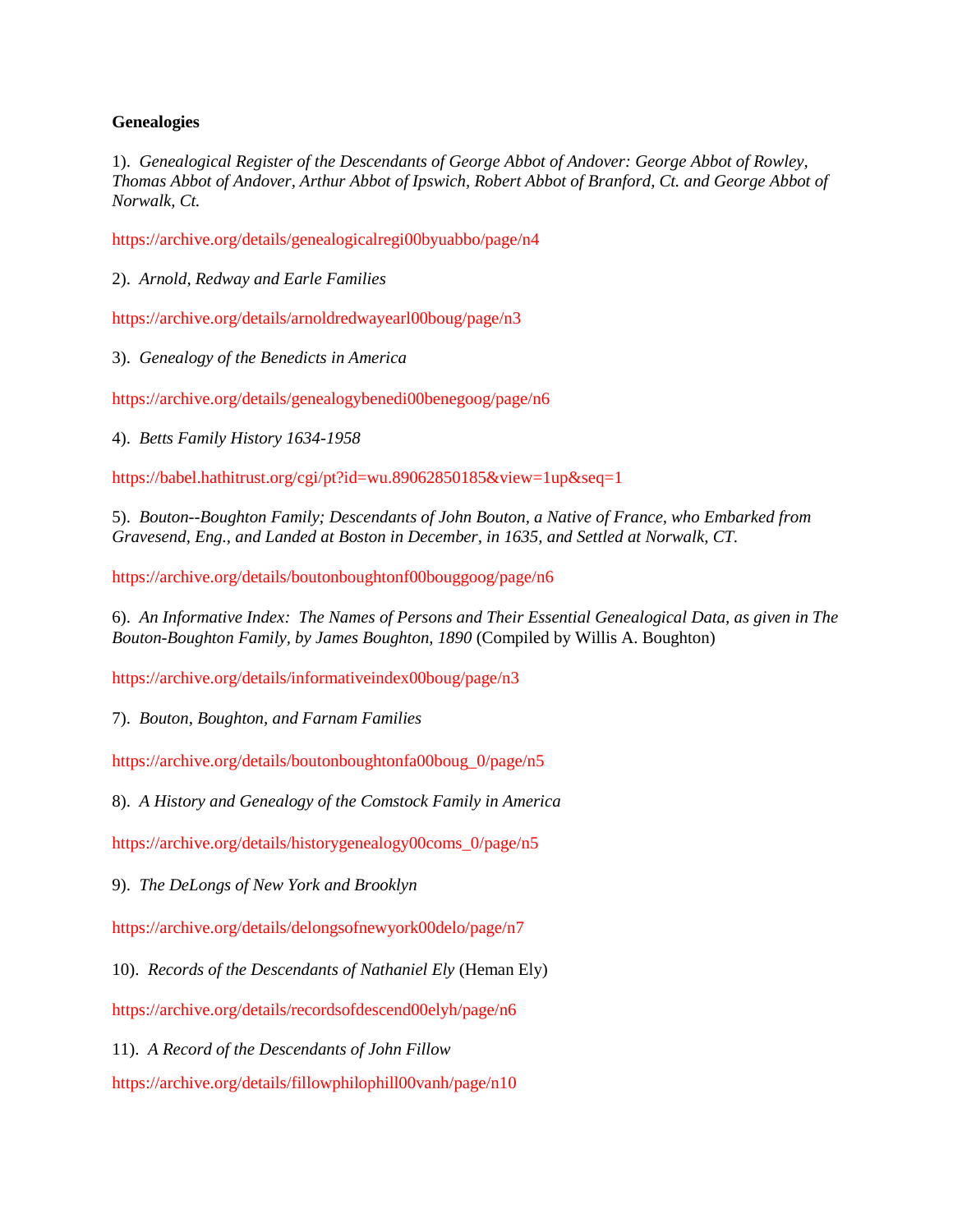12). *Ancestors and Descendants of Henry Gregory*

<https://archive.org/details/ancestorsdescend00greg/page/n7>

13). *The Genealogy and History of the Guild, Guile, and Gile Family*

<https://archive.org/details/genealogyhistory00burl/page/n10>

14). *Hale, House and Related Families Mainly of the Connecticut River Valley*

<https://archive.org/details/halehouserelated00jaco/page/n3>

15). *Descendants of Rev. Thomas Hanford* 

(Norwalk History Room only owns Volume One for this item but the online link provides access to both volumes.)

Volume 1 <https://babel.hathitrust.org/cgi/pt?id=wu.89066180696&view=1up&seq=7>

Volume 2 <https://babel.hathitrust.org/cgi/pt?id=wu.89066180704&view=1up&seq=7>

16). *A Genealogical History of the Hoyt, Haight, and Hight Families: With Some Account of the Earlier Hyatt Families, a List of the First Settlers of Salisbury and Amesbury, Mass., etc.*

<https://archive.org/details/genealogicalhist00hoyt/page/n14>

17). *Descendants of Robert Lockwood: Colonial and Revolutionary History of the Lockwood Family in America, from A.D. 1630*

<https://archive.org/details/descendantsofrob00inhold/page/n4>

18). *Genealogical Sketch of the Descendants of Reinhold and Matthew Marvin, Who Came to New England in 1635*

<https://archive.org/details/genealogicalsket1848marv/page/n4>

19). *Descendants of Reinhold and Matthew Marvin of Hartford, CT., 1638 and 1635* (1904)

<https://archive.org/details/descendantsrein00unkngoog/page/n2>

20). *Lineage of Rev. Richard Mather*

<https://archive.org/details/lineageofrevrich1890math/page/n6>

21). *Platt Genealogy in America, From the Arrival of Richard Platt in New Haven, Connecticut, in 1638*

[https://archive.org/details/plattgenealogyin00plat\\_0/page/n5](https://archive.org/details/plattgenealogyin00plat_0/page/n5)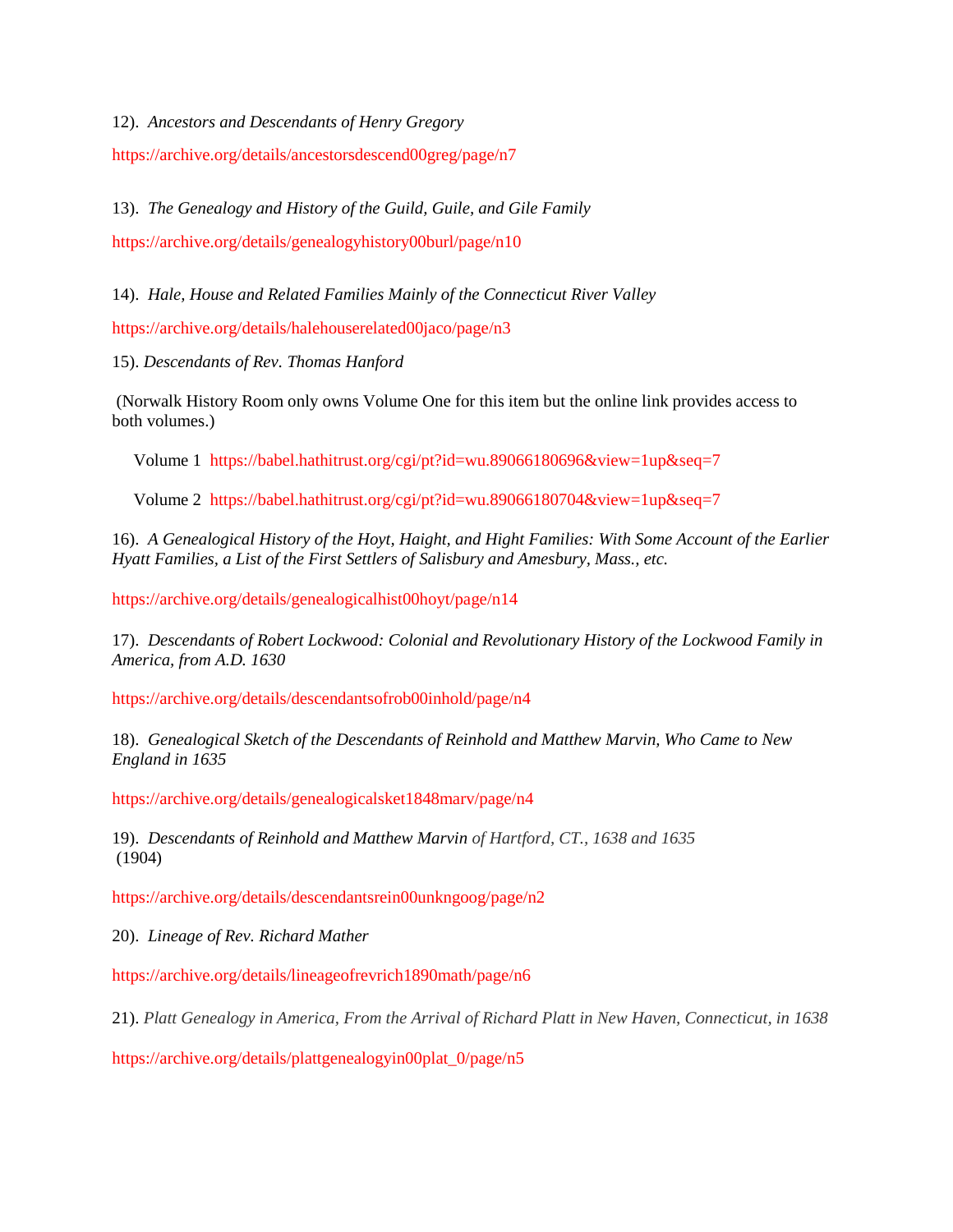22). *Genealogies of the Raymond Families of New England, 1630-1 to 1886*.

<https://archive.org/details/genealogiesofray00raym/page/n6>

23). *Reed-Read Lineage: Captain John Reed of Providence R.I., and Norwalk, Conn. and His Descendants through His Sons John and Thomas 1660-1909* 

<https://archive.org/details/reedreadlineagec00wrig/page/n8>

24). *The Resseguie Family. A Historical and Genealogical Record of Alexander Resseguie of Norwalk, Conn., and Four Generations of His Descendants*

<https://archive.org/details/resseguiefamily00morrgoog/page/n9>

25). *The St. John Genealogy* (Orline St. John Alexander)

<https://archive.org/details/stjohngenealogyd00lcalex/page/n6>

26). *Revised Edition of the Index of the St. John Genealogy by Orline St. John Alexander*

<https://archive.org/details/revisededitionof00alex/page/n5>

27). *Selleck and Peck Genealogy* (Compiled by William Edwin Selleck)

<https://archive.org/details/selleckandpeckg00sellgoog/page/n9>

28). *A History of the Seymour Family: Descendants of Richard Seymour of Hartford, Connecticut*

<https://babel.hathitrust.org/cgi/pt?id=wu.89058583543&view=1up&seq=17>

29). *Genealogy of the Stevens Family, From 1635 to 1891*

<https://archive.org/details/genealogyofsteve1891stev/page/n6>

30). *The Trowbridge Genealogy: History of the Trowbridge Family in America*

<https://archive.org/details/trowbridgegenealo02trow/page/n12>

31). *The Whitney Family of Connecticut*

Volume 1 <https://archive.org/details/whitneyfamilyofc12phoe/page/n4>

Volume 2 <https://archive.org/details/whitneyfamilyofc22phoe/page/n4>

Volume 3 <https://archive.org/details/whitneyfamilyofc32phoe/page/n4>